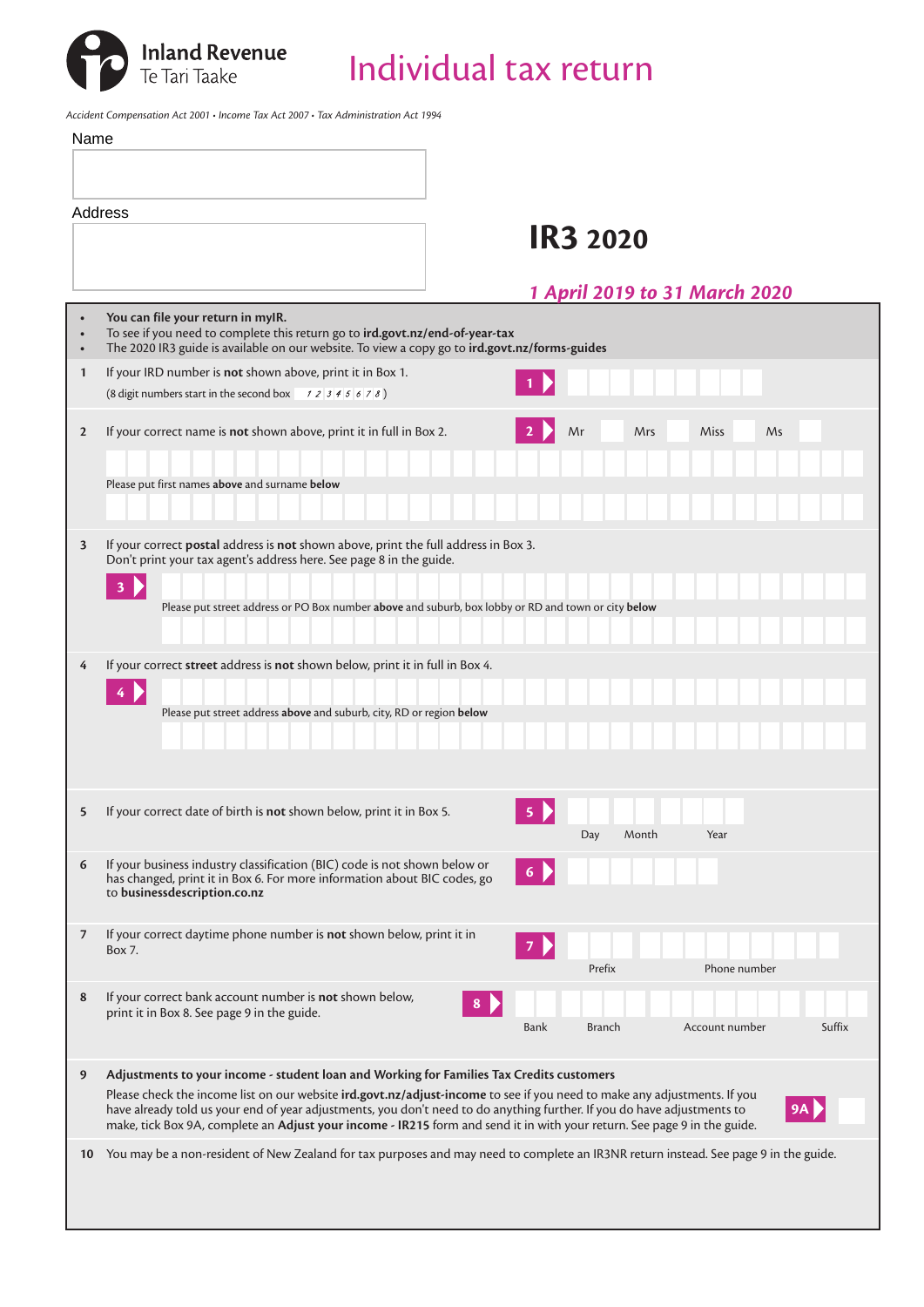|         | <b>Income</b> Note: If any total is a loss, put a minus sign in the last box provided.                                    |                      |                                                  |     |                                                                                                                                         |
|---------|---------------------------------------------------------------------------------------------------------------------------|----------------------|--------------------------------------------------|-----|-----------------------------------------------------------------------------------------------------------------------------------------|
| 11      |                                                                                                                           |                      |                                                  |     | Did you receive family tax credit from Work and Income? Don't include any payments from Inland Revenue. See page 11 in the guide.       |
|         | Go to Question 11A<br><b>No</b>                                                                                           | Yes                  |                                                  |     | Enter the amount from your Summary of Income below.                                                                                     |
|         |                                                                                                                           |                      |                                                  |     | Total family tax credit from Work and Income                                                                                            |
|         |                                                                                                                           |                      |                                                  |     |                                                                                                                                         |
|         |                                                                                                                           |                      |                                                  |     | 11A Did you receive income with tax deducted, as shown on your Summary of Income? See page 11 in the guide.                             |
|         | Go to Question 12<br>No<br><b>Total PAYE deducted</b>                                                                     | Yes                  |                                                  |     | Copy the amounts from your Summary of Income to the boxes below.<br>Total gross income                                                  |
|         | Ś.<br>$\overline{11A}$                                                                                                    |                      |                                                  | 11B | S                                                                                                                                       |
|         | ACC earners' levy                                                                                                         |                      |                                                  |     | Total income not liable for ACC earners' levy                                                                                           |
|         | \$<br><b>11D</b><br>Total tax deducted                                                                                    |                      |                                                  |     | $\zeta$<br>See page 13 in the guide for a list of income not liable for                                                                 |
|         | \$<br>11E                                                                                                                 |                      |                                                  |     | ACC earners' levy (eg, NZ Super, income-tested benefits,<br>student allowances).                                                        |
| $12 \,$ |                                                                                                                           |                      |                                                  |     | Did you receive income from schedular payments, as shown on your Summary of Income? See page 14 in the guide.                           |
|         | <b>No</b><br>Go to Question 13                                                                                            | Yes                  |                                                  |     | Copy the schedular payment totals from your Summary of Income to Boxes 12A and 12B                                                      |
|         |                                                                                                                           |                      | Box 28)                                          |     | below. Enter any expenses related to schedular payments in Box 12C (don't include at                                                    |
|         | Total tax deducted                                                                                                        |                      |                                                  |     |                                                                                                                                         |
|         |                                                                                                                           | Total gross payments |                                                  |     |                                                                                                                                         |
|         |                                                                                                                           | 12B                  |                                                  |     |                                                                                                                                         |
|         |                                                                                                                           |                      |                                                  |     | Expenses related to schedular payments (don't include expenses claimed here at Box 28)                                                  |
|         |                                                                                                                           |                      |                                                  |     | Net schedular payments (Subtract Box 12C from Box 12B)                                                                                  |
|         |                                                                                                                           |                      |                                                  |     |                                                                                                                                         |
| 13      |                                                                                                                           |                      |                                                  |     | Did you have any New Zealand interest paid or credited to you? Include any interest from partnerships, look-through companies and/or    |
|         | trusts. Keep your interest statements or certificates.                                                                    |                      |                                                  |     |                                                                                                                                         |
|         | Go to Question 14<br><b>No</b><br><b>Total RWT</b>                                                                        | Yes                  | Print the totals here. See page 15 in the guide. |     | Total gross interest                                                                                                                    |
|         | \$<br><b>13A</b>                                                                                                          |                      |                                                  | 13B | \$                                                                                                                                      |
|         | If any of your interest was received from a partnership, look-through<br>company, trust and/or estate, please tick 13C.   |                      |                                                  |     |                                                                                                                                         |
| 14      |                                                                                                                           |                      |                                                  |     | Did you have any New Zealand dividends paid or credited to you or did you receive shares instead of dividends? Include any dividends    |
|         | from partnerships, look-through companies and/or trusts. Keep your dividend statements.                                   |                      |                                                  |     |                                                                                                                                         |
|         | Go to Question 15<br>N <sub>o</sub><br>Total dividend imputation credits                                                  | Yes                  | Print the totals here. See page 17 in the guide. |     |                                                                                                                                         |
|         |                                                                                                                           |                      |                                                  |     |                                                                                                                                         |
|         | Total dividend RWT credits                                                                                                |                      |                                                  |     | Total gross dividends                                                                                                                   |
|         | \$<br>14A                                                                                                                 |                      |                                                  |     |                                                                                                                                         |
|         | If any of your dividends were received from a partnership, look-through<br>company, trust and/or estate, please tick 14C. |                      |                                                  |     |                                                                                                                                         |
| 15      | Did you receive any taxable Maori authority distributions? Keep your distribution statements.                             |                      |                                                  |     |                                                                                                                                         |
|         | Go to Question 16<br>N <sub>o</sub><br>Total Māori authority credits                                                      | Yes                  | Print the totals here. See page 18 in the guide. |     | Total Māori authority distributions                                                                                                     |
|         | Ś<br>15A                                                                                                                  |                      |                                                  |     | S                                                                                                                                       |
|         |                                                                                                                           |                      |                                                  |     |                                                                                                                                         |
| 16      | as appropriate.                                                                                                           |                      |                                                  |     | Did you receive any New Zealand estate or trust income? Exclude interest, dividends and distributions shown at Questions 13, 14, or 15, |
|         | Go to Question 17<br><b>No</b>                                                                                            | Yes                  | Print the totals here. See page 18 in the guide. |     |                                                                                                                                         |
|         | Total tax paid by trustees<br>Ś                                                                                           |                      |                                                  |     | Total estate or trust income (excluding amount in Box 16C)                                                                              |
|         |                                                                                                                           |                      |                                                  |     | Total taxable distributions from non-complying trusts                                                                                   |
|         |                                                                                                                           |                      |                                                  | 16C | $\zeta$                                                                                                                                 |

J.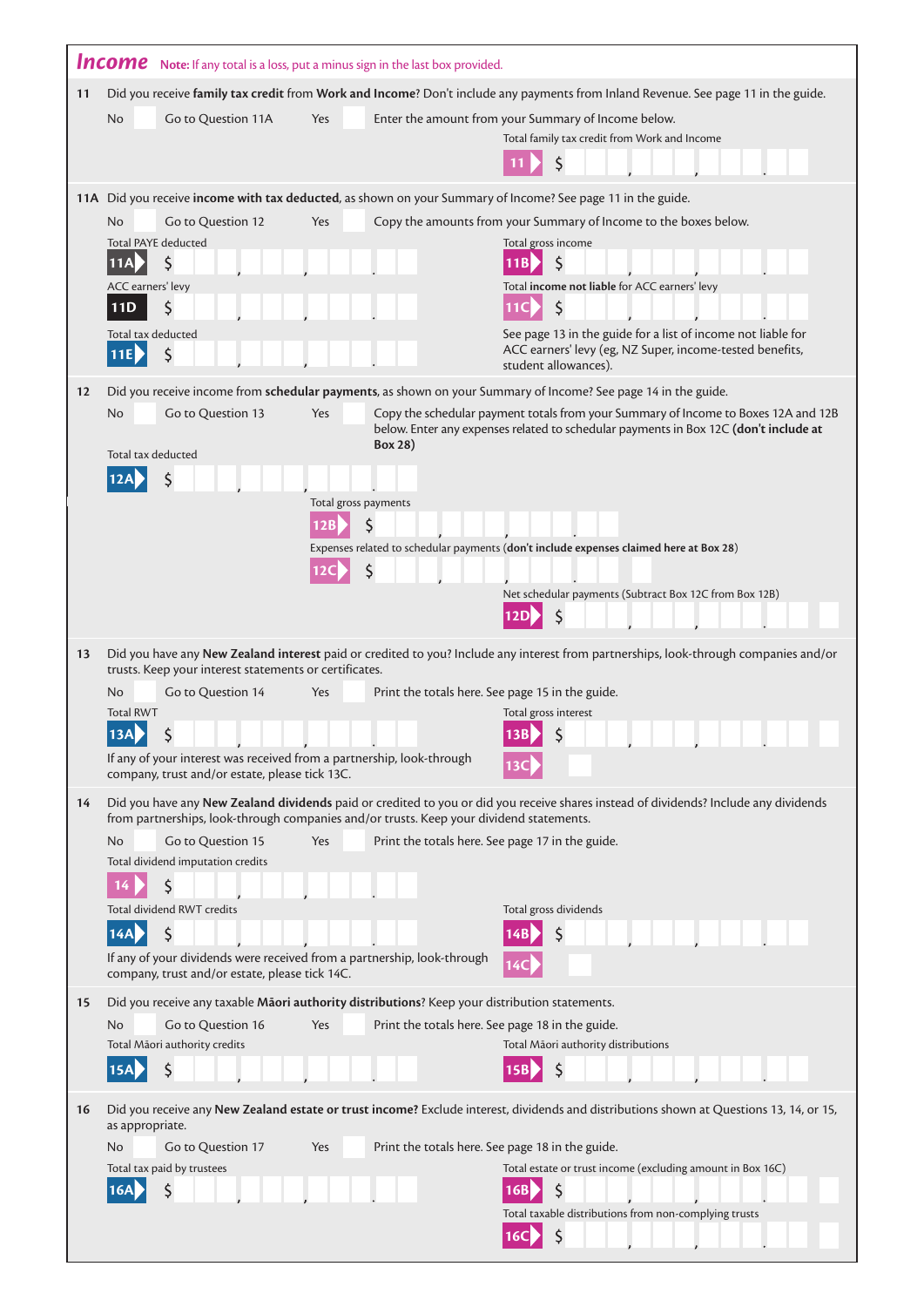| 17 |                                                                                        |                                                                                                                                         | Did you receive any overseas income? Attach proof of overseas tax paid and a letter detailing any overseas losses to the return.       |
|----|----------------------------------------------------------------------------------------|-----------------------------------------------------------------------------------------------------------------------------------------|----------------------------------------------------------------------------------------------------------------------------------------|
|    | Go to Question 18<br>No                                                                | Yes                                                                                                                                     | Print the totals here. See page 19 in the guide.                                                                                       |
|    | Total overseas tax paid                                                                |                                                                                                                                         | Total overseas income                                                                                                                  |
|    | \$                                                                                     |                                                                                                                                         |                                                                                                                                        |
|    | guide and tick Box 17C if applicable.                                                  | If your total overseas income includes a withdrawal and/or transfer<br>from a foreign superannuation scheme, please read page 20 in the |                                                                                                                                        |
| 18 |                                                                                        |                                                                                                                                         | Did you receive any partnership income? Exclude any income/losses shown at Questions 13, 14, 15, 17, 22, 23, 25, or 26 as appropriate. |
|    | No<br>Go to Question 19                                                                | Yes                                                                                                                                     | Print the totals here. See page 25 in the guide.                                                                                       |
|    | Total partnership tax credits                                                          |                                                                                                                                         | Total active partnership income                                                                                                        |
|    | $\zeta$<br><b>18A</b>                                                                  |                                                                                                                                         |                                                                                                                                        |
|    |                                                                                        |                                                                                                                                         |                                                                                                                                        |
| 19 |                                                                                        |                                                                                                                                         | Did you receive any look-through company (LTC) income? Exclude any income/loss shown at Questions 13, 14, 15, 17, 22, 23, 25 and 26.   |
|    | No<br>Go to Question 20<br>Total LTC tax credits                                       | Yes                                                                                                                                     | Print the totals here. See page 25 in the guide.                                                                                       |
|    | \$<br><b>19A</b>                                                                       |                                                                                                                                         |                                                                                                                                        |
|    |                                                                                        |                                                                                                                                         | Total active LTC income - if this amount is a loss, put a minus sign in the last box.                                                  |
|    |                                                                                        | \$                                                                                                                                      |                                                                                                                                        |
|    |                                                                                        | Non-allowable deductions this year                                                                                                      |                                                                                                                                        |
|    |                                                                                        | \$<br>19C                                                                                                                               |                                                                                                                                        |
|    |                                                                                        | Prior years' non-allowable deductions claimed this year                                                                                 |                                                                                                                                        |
|    |                                                                                        | \$                                                                                                                                      |                                                                                                                                        |
|    |                                                                                        |                                                                                                                                         | Adjusted LTC income                                                                                                                    |
|    | Print your answer in Box 19E.                                                          | Either add Boxes 19B and 19C or subtract Box 19D from 19B.                                                                              |                                                                                                                                        |
| 20 |                                                                                        | Did you receive a shareholder-employee salary with no tax deducted?                                                                     |                                                                                                                                        |
|    | Go to Question 21<br>No                                                                | Yes                                                                                                                                     | Print the totals here. See page 27 in the guide.                                                                                       |
|    |                                                                                        |                                                                                                                                         | Total shareholder-employee salary                                                                                                      |
|    |                                                                                        |                                                                                                                                         |                                                                                                                                        |
|    | future, please tick Box 20A.                                                           | If you did not receive a shareholder-employee salary but may in the                                                                     |                                                                                                                                        |
|    | Shareholder AIM tax credit                                                             |                                                                                                                                         | 20B<br>₹                                                                                                                               |
|    |                                                                                        |                                                                                                                                         | If you qualify for WfFTC, and you are a major shareholder working full-time without pay for your close company                         |
|    |                                                                                        |                                                                                                                                         |                                                                                                                                        |
|    |                                                                                        | which earns gross income, please read page 27 in the guide and tick Box 20C if it applies to you.                                       | 20C                                                                                                                                    |
| 21 | Tax credit and income subtotal                                                         |                                                                                                                                         |                                                                                                                                        |
|    | Print the total in Box 21A.                                                            | Add the blue Boxes 11E, 12A, 13A, 14A, 15A, 16A, 18A, 19A and 20B.                                                                      | Add the dark red Boxes 11B, 12D, 13B, 14B, 15B, 16B, 16C,<br>17B, 18B, 19E and 20. Print the total in Box 21B.                         |
|    | Tax credit subtotal                                                                    |                                                                                                                                         | Income subtotal                                                                                                                        |
|    | \$<br>21A                                                                              |                                                                                                                                         | 21B                                                                                                                                    |
| 22 |                                                                                        | Did you receive any income or incur any expenditure from residential property?                                                          |                                                                                                                                        |
|    | Go to Question 23.<br>No                                                               | Yes                                                                                                                                     | Print the totals below. See page 27 of the guide.                                                                                      |
|    |                                                                                        | (tick one)                                                                                                                              | Portfolio<br>Individual<br>Combination                                                                                                 |
|    | Select which method you are using                                                      |                                                                                                                                         |                                                                                                                                        |
|    | Total residential income<br>\$<br>22A                                                  |                                                                                                                                         | Residential rental deductions<br>\$                                                                                                    |
|    |                                                                                        |                                                                                                                                         |                                                                                                                                        |
|    | Excess residential rental deductions brought forward<br>$\overline{22}$                |                                                                                                                                         | Residential rental deductions claimed this year<br> 22D                                                                                |
|    | Not applicable<br>Net residential income - if a loss, put a minus sign in the last box |                                                                                                                                         | Excess residential rental deductions carried forward                                                                                   |
|    |                                                                                        |                                                                                                                                         |                                                                                                                                        |
|    |                                                                                        |                                                                                                                                         |                                                                                                                                        |
|    |                                                                                        |                                                                                                                                         |                                                                                                                                        |
|    |                                                                                        |                                                                                                                                         |                                                                                                                                        |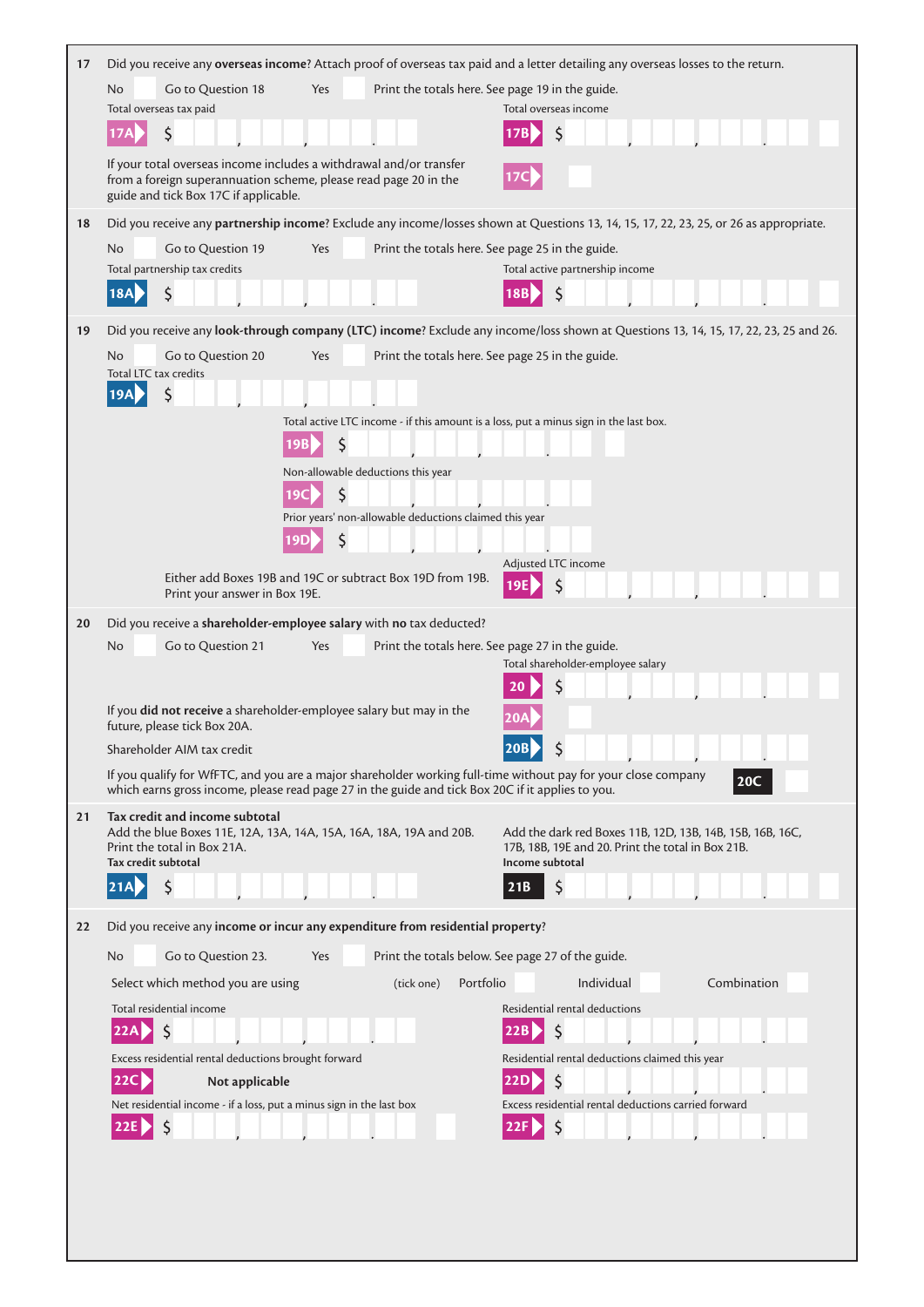| 23 | Did you receive any other rents? Don't include any income already shown at Question 22.                                                                                                                                                                     |
|----|-------------------------------------------------------------------------------------------------------------------------------------------------------------------------------------------------------------------------------------------------------------|
|    | Go to Question 24<br>Print the totals here. See page 32 in the guide.<br><b>No</b><br>Yes                                                                                                                                                                   |
|    | Net rents                                                                                                                                                                                                                                                   |
| 24 | Did you receive income from self-employment? Don't include any income from your summary of income here.                                                                                                                                                     |
|    | Go to Question 25<br>Print the totals here. See page 33 in the guide.<br>No<br>Yes                                                                                                                                                                          |
|    | Self-employed net income                                                                                                                                                                                                                                    |
|    |                                                                                                                                                                                                                                                             |
| 25 | Did you receive any income from taxable property sales/disposals not already included elsewhere in the return? (Do not include any<br>bright-line loss)                                                                                                     |
|    | Go to Question 26<br>Print details here. See page 34 in the guide.<br>N <sub>o</sub><br>Yes                                                                                                                                                                 |
|    | Residential land withholding tax (RLWT) credit<br>Profit/loss from sale of property - if a loss, put a minus sign in the last box                                                                                                                           |
|    | \$                                                                                                                                                                                                                                                          |
| 26 | Did you receive any other income?                                                                                                                                                                                                                           |
|    | Go to Question 27<br>Print the totals here. See page 35 in the guide.<br>No<br>Yes<br>Total other net income                                                                                                                                                |
|    | 26                                                                                                                                                                                                                                                          |
|    | Please put name of payer above, and type of income below                                                                                                                                                                                                    |
|    |                                                                                                                                                                                                                                                             |
| 27 | <b>Total income</b><br><b>Total income</b>                                                                                                                                                                                                                  |
|    | Add Boxes 21B, 22E, 23, 24, 25B and 26. Print your answer in Box 27.<br>27                                                                                                                                                                                  |
| 28 | Are you claiming other expenses against your income? Note: If you've claimed expenses somewhere else in this return, do not show                                                                                                                            |
|    | them here.                                                                                                                                                                                                                                                  |
|    | Go to Question 29<br>Print the totals here. See page 37 in the guide.<br>Yes<br>No<br>If you paid someone to complete your return, print that person's name in the panel below.                                                                             |
|    | Total other expenses claimed                                                                                                                                                                                                                                |
|    | Please put first names above, and surname below                                                                                                                                                                                                             |
|    |                                                                                                                                                                                                                                                             |
| 29 | Income after expenses<br>Income after expenses                                                                                                                                                                                                              |
|    | Subtract Box 28 from Box 27. Print your answer in Box 29.<br>29<br>Use this amount to work out your tax credits.                                                                                                                                            |
| 30 | Are you claiming net losses brought forward?                                                                                                                                                                                                                |
|    | Print the net loss amounts in Boxes 30A and 30B. See page 38 in the guide.<br>No<br>Go to Question 31<br>Yes                                                                                                                                                |
|    | Amount brought forward<br>Amount claimed this year<br>\$<br>\$<br>30 <sub>B</sub><br>30A                                                                                                                                                                    |
|    |                                                                                                                                                                                                                                                             |
| 31 | Your taxable income<br>Taxable income                                                                                                                                                                                                                       |
|    | Subtract Box 30B from Box 29. Print your answer in Box 31.                                                                                                                                                                                                  |
|    | Claim a tax credit for donations on the Tax credit claim form - IR526.<br><b>Tax credits</b><br>Don't send in donation receipts with this IR3 return. See page 39 in the guide.                                                                             |
| 32 | If your income at Question 29 is between \$24,000 and \$48,000, you may be able to claim the independent earner tax credit (IETC).<br>See our website at ird.govt.nz/IETC or pages 39 to 41 in the guide to see if you're eligible and calculate your IETC. |
|    | 32A Are you eligible for this tax credit? To have the IETC included in your assessment you must tick "Yes" below.                                                                                                                                           |
|    | Go to Question 33<br>Yes<br><b>No</b>                                                                                                                                                                                                                       |
|    | 32B If you received excluded overseas income, complete the dates you received this below.                                                                                                                                                                   |
|    | End<br>Start<br>32B                                                                                                                                                                                                                                         |
|    | Day<br>Month<br>Year<br>Month<br>Year<br>Day                                                                                                                                                                                                                |
|    | 32C<br>Print the number of qualifying months here.                                                                                                                                                                                                          |
|    | Print your tax credit here.                                                                                                                                                                                                                                 |

 $\mathcal{L}_{\mathcal{A}}$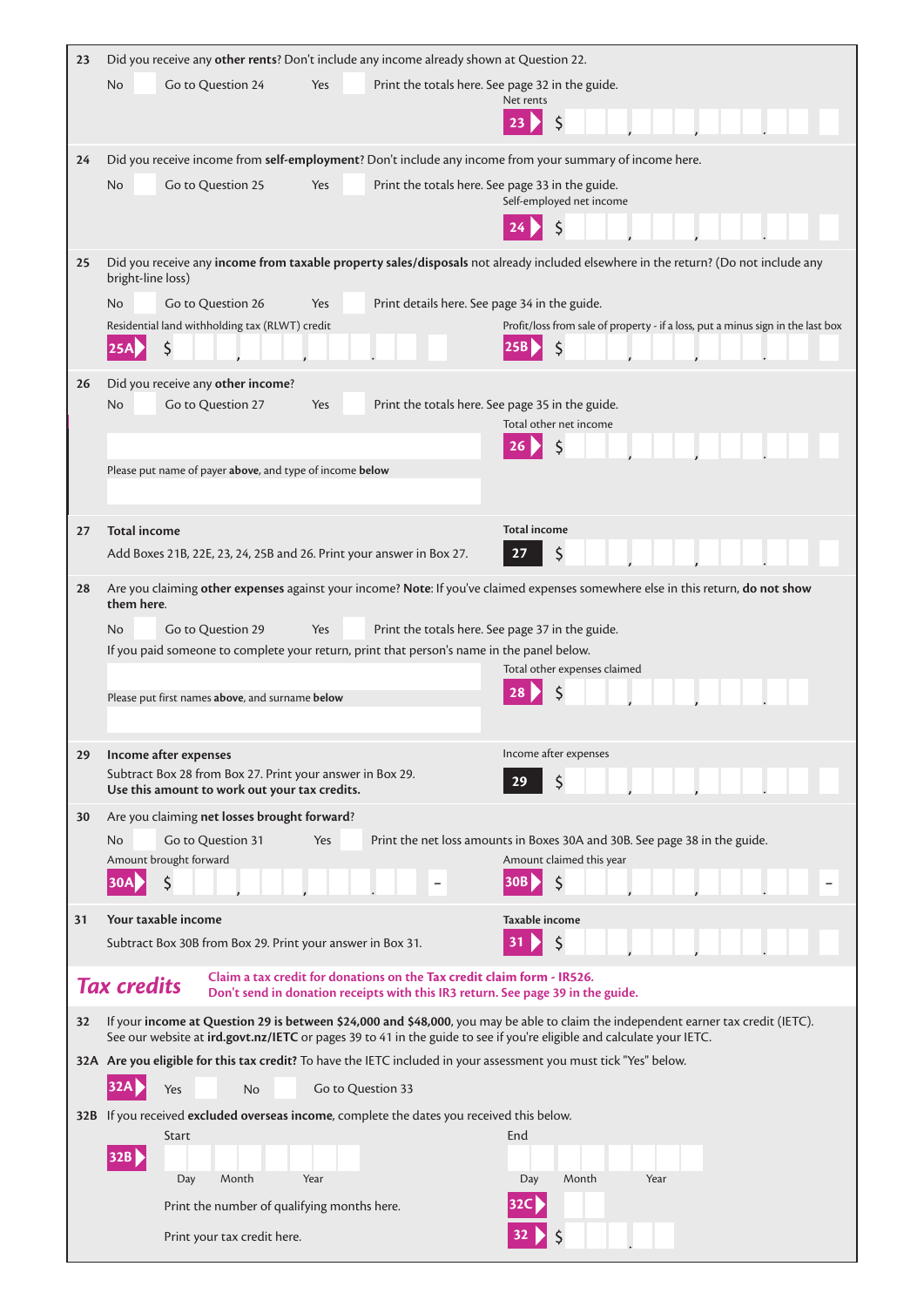| Go to Question 34<br>See page 41 of the guide. Print the total here.<br>No<br>Yes<br>33 > 5<br><b>Tax calculation</b><br>Please use the tax calculation worksheet on page 44 in the guide to work out the amount of tax to pay or amount to be refunded.<br>34<br>Tax on taxable income<br>\$<br>Transfer the <b>tax on taxable income</b> from Box 2 of the worksheet to Box 34.<br>Residual income tax<br>\$<br> 34A <br>Transfer the residual income tax from Box 12 of the worksheet to Box 34A.<br>(Tick one)<br>Credit<br>Debit<br>Tax calculation result<br>34B<br>\$<br>Transfer the tax calculation result from Box 14 of the worksheet to Box 34B.<br>(Tick one)<br><b>Debit</b><br>Credit<br>Are you entitled to claim an early payment discount? See page 48 in<br>35<br>35 <sup>1</sup><br>Yes<br>No<br>the guide.<br><b>Refunds and/or transfers</b><br>Note: If you or your spouse or partner (or ex-spouse or ex-partner) received any Working for Families Tax Credits during the year, this isn't<br>your final refund or tax to pay. You'll need to confirm the details on the Working for Families Tax Credits form and, if there are any changes,<br>attach it to your return.<br>Getting a refund - how do you want it paid?<br>36<br>\$<br>36<br>Copy your refund from Box 34B to Box 36.<br>Print any overpayment of 2021 provisional tax you would like refunded in<br>\$<br>36A<br>Box 36A.<br>\$<br>36B<br>Add Box 36 and Box 36A and print your answer in Box 36B.<br>Do you want your refund transferred:<br>to 2021 provisional tax? Print the amount in Box 36C.<br>to this year's student loan? Print the amount in Box 36D.<br>36D<br>to someone else's income tax account?<br>No<br>Yes<br>Are you "associated"? See page 51 in the guide.<br>Name of taxpayer receiving your refund<br>Their IRD number<br>36F | 33 | Do you have excess imputation credits brought forward? |           |  |
|---------------------------------------------------------------------------------------------------------------------------------------------------------------------------------------------------------------------------------------------------------------------------------------------------------------------------------------------------------------------------------------------------------------------------------------------------------------------------------------------------------------------------------------------------------------------------------------------------------------------------------------------------------------------------------------------------------------------------------------------------------------------------------------------------------------------------------------------------------------------------------------------------------------------------------------------------------------------------------------------------------------------------------------------------------------------------------------------------------------------------------------------------------------------------------------------------------------------------------------------------------------------------------------------------------------------------------------------------------------------------------------------------------------------------------------------------------------------------------------------------------------------------------------------------------------------------------------------------------------------------------------------------------------------------------------------------------------------------------------------------------------------------------------------------------------------------------------------------|----|--------------------------------------------------------|-----------|--|
|                                                                                                                                                                                                                                                                                                                                                                                                                                                                                                                                                                                                                                                                                                                                                                                                                                                                                                                                                                                                                                                                                                                                                                                                                                                                                                                                                                                                                                                                                                                                                                                                                                                                                                                                                                                                                                                   |    |                                                        |           |  |
|                                                                                                                                                                                                                                                                                                                                                                                                                                                                                                                                                                                                                                                                                                                                                                                                                                                                                                                                                                                                                                                                                                                                                                                                                                                                                                                                                                                                                                                                                                                                                                                                                                                                                                                                                                                                                                                   |    |                                                        |           |  |
|                                                                                                                                                                                                                                                                                                                                                                                                                                                                                                                                                                                                                                                                                                                                                                                                                                                                                                                                                                                                                                                                                                                                                                                                                                                                                                                                                                                                                                                                                                                                                                                                                                                                                                                                                                                                                                                   |    |                                                        |           |  |
|                                                                                                                                                                                                                                                                                                                                                                                                                                                                                                                                                                                                                                                                                                                                                                                                                                                                                                                                                                                                                                                                                                                                                                                                                                                                                                                                                                                                                                                                                                                                                                                                                                                                                                                                                                                                                                                   |    |                                                        |           |  |
|                                                                                                                                                                                                                                                                                                                                                                                                                                                                                                                                                                                                                                                                                                                                                                                                                                                                                                                                                                                                                                                                                                                                                                                                                                                                                                                                                                                                                                                                                                                                                                                                                                                                                                                                                                                                                                                   |    |                                                        |           |  |
|                                                                                                                                                                                                                                                                                                                                                                                                                                                                                                                                                                                                                                                                                                                                                                                                                                                                                                                                                                                                                                                                                                                                                                                                                                                                                                                                                                                                                                                                                                                                                                                                                                                                                                                                                                                                                                                   |    |                                                        |           |  |
|                                                                                                                                                                                                                                                                                                                                                                                                                                                                                                                                                                                                                                                                                                                                                                                                                                                                                                                                                                                                                                                                                                                                                                                                                                                                                                                                                                                                                                                                                                                                                                                                                                                                                                                                                                                                                                                   |    |                                                        |           |  |
|                                                                                                                                                                                                                                                                                                                                                                                                                                                                                                                                                                                                                                                                                                                                                                                                                                                                                                                                                                                                                                                                                                                                                                                                                                                                                                                                                                                                                                                                                                                                                                                                                                                                                                                                                                                                                                                   |    |                                                        |           |  |
|                                                                                                                                                                                                                                                                                                                                                                                                                                                                                                                                                                                                                                                                                                                                                                                                                                                                                                                                                                                                                                                                                                                                                                                                                                                                                                                                                                                                                                                                                                                                                                                                                                                                                                                                                                                                                                                   |    |                                                        |           |  |
|                                                                                                                                                                                                                                                                                                                                                                                                                                                                                                                                                                                                                                                                                                                                                                                                                                                                                                                                                                                                                                                                                                                                                                                                                                                                                                                                                                                                                                                                                                                                                                                                                                                                                                                                                                                                                                                   |    |                                                        |           |  |
|                                                                                                                                                                                                                                                                                                                                                                                                                                                                                                                                                                                                                                                                                                                                                                                                                                                                                                                                                                                                                                                                                                                                                                                                                                                                                                                                                                                                                                                                                                                                                                                                                                                                                                                                                                                                                                                   |    |                                                        |           |  |
|                                                                                                                                                                                                                                                                                                                                                                                                                                                                                                                                                                                                                                                                                                                                                                                                                                                                                                                                                                                                                                                                                                                                                                                                                                                                                                                                                                                                                                                                                                                                                                                                                                                                                                                                                                                                                                                   |    |                                                        |           |  |
|                                                                                                                                                                                                                                                                                                                                                                                                                                                                                                                                                                                                                                                                                                                                                                                                                                                                                                                                                                                                                                                                                                                                                                                                                                                                                                                                                                                                                                                                                                                                                                                                                                                                                                                                                                                                                                                   |    |                                                        |           |  |
|                                                                                                                                                                                                                                                                                                                                                                                                                                                                                                                                                                                                                                                                                                                                                                                                                                                                                                                                                                                                                                                                                                                                                                                                                                                                                                                                                                                                                                                                                                                                                                                                                                                                                                                                                                                                                                                   |    |                                                        |           |  |
|                                                                                                                                                                                                                                                                                                                                                                                                                                                                                                                                                                                                                                                                                                                                                                                                                                                                                                                                                                                                                                                                                                                                                                                                                                                                                                                                                                                                                                                                                                                                                                                                                                                                                                                                                                                                                                                   |    |                                                        |           |  |
|                                                                                                                                                                                                                                                                                                                                                                                                                                                                                                                                                                                                                                                                                                                                                                                                                                                                                                                                                                                                                                                                                                                                                                                                                                                                                                                                                                                                                                                                                                                                                                                                                                                                                                                                                                                                                                                   |    |                                                        |           |  |
|                                                                                                                                                                                                                                                                                                                                                                                                                                                                                                                                                                                                                                                                                                                                                                                                                                                                                                                                                                                                                                                                                                                                                                                                                                                                                                                                                                                                                                                                                                                                                                                                                                                                                                                                                                                                                                                   |    |                                                        |           |  |
|                                                                                                                                                                                                                                                                                                                                                                                                                                                                                                                                                                                                                                                                                                                                                                                                                                                                                                                                                                                                                                                                                                                                                                                                                                                                                                                                                                                                                                                                                                                                                                                                                                                                                                                                                                                                                                                   |    |                                                        |           |  |
|                                                                                                                                                                                                                                                                                                                                                                                                                                                                                                                                                                                                                                                                                                                                                                                                                                                                                                                                                                                                                                                                                                                                                                                                                                                                                                                                                                                                                                                                                                                                                                                                                                                                                                                                                                                                                                                   |    |                                                        |           |  |
|                                                                                                                                                                                                                                                                                                                                                                                                                                                                                                                                                                                                                                                                                                                                                                                                                                                                                                                                                                                                                                                                                                                                                                                                                                                                                                                                                                                                                                                                                                                                                                                                                                                                                                                                                                                                                                                   |    |                                                        |           |  |
|                                                                                                                                                                                                                                                                                                                                                                                                                                                                                                                                                                                                                                                                                                                                                                                                                                                                                                                                                                                                                                                                                                                                                                                                                                                                                                                                                                                                                                                                                                                                                                                                                                                                                                                                                                                                                                                   |    |                                                        |           |  |
|                                                                                                                                                                                                                                                                                                                                                                                                                                                                                                                                                                                                                                                                                                                                                                                                                                                                                                                                                                                                                                                                                                                                                                                                                                                                                                                                                                                                                                                                                                                                                                                                                                                                                                                                                                                                                                                   |    |                                                        |           |  |
|                                                                                                                                                                                                                                                                                                                                                                                                                                                                                                                                                                                                                                                                                                                                                                                                                                                                                                                                                                                                                                                                                                                                                                                                                                                                                                                                                                                                                                                                                                                                                                                                                                                                                                                                                                                                                                                   |    |                                                        |           |  |
|                                                                                                                                                                                                                                                                                                                                                                                                                                                                                                                                                                                                                                                                                                                                                                                                                                                                                                                                                                                                                                                                                                                                                                                                                                                                                                                                                                                                                                                                                                                                                                                                                                                                                                                                                                                                                                                   |    |                                                        |           |  |
|                                                                                                                                                                                                                                                                                                                                                                                                                                                                                                                                                                                                                                                                                                                                                                                                                                                                                                                                                                                                                                                                                                                                                                                                                                                                                                                                                                                                                                                                                                                                                                                                                                                                                                                                                                                                                                                   |    |                                                        |           |  |
|                                                                                                                                                                                                                                                                                                                                                                                                                                                                                                                                                                                                                                                                                                                                                                                                                                                                                                                                                                                                                                                                                                                                                                                                                                                                                                                                                                                                                                                                                                                                                                                                                                                                                                                                                                                                                                                   |    |                                                        |           |  |
|                                                                                                                                                                                                                                                                                                                                                                                                                                                                                                                                                                                                                                                                                                                                                                                                                                                                                                                                                                                                                                                                                                                                                                                                                                                                                                                                                                                                                                                                                                                                                                                                                                                                                                                                                                                                                                                   |    |                                                        |           |  |
|                                                                                                                                                                                                                                                                                                                                                                                                                                                                                                                                                                                                                                                                                                                                                                                                                                                                                                                                                                                                                                                                                                                                                                                                                                                                                                                                                                                                                                                                                                                                                                                                                                                                                                                                                                                                                                                   |    | Year ended 31 March<br>Amount                          | \$<br>36G |  |
| to someone else's 2020 student loan?<br>36H<br>Yes<br>No                                                                                                                                                                                                                                                                                                                                                                                                                                                                                                                                                                                                                                                                                                                                                                                                                                                                                                                                                                                                                                                                                                                                                                                                                                                                                                                                                                                                                                                                                                                                                                                                                                                                                                                                                                                          |    |                                                        |           |  |
| Are you "associated"? See page 51 in the guide.<br>Name of taxpayer receiving your refund<br>Their IRD number                                                                                                                                                                                                                                                                                                                                                                                                                                                                                                                                                                                                                                                                                                                                                                                                                                                                                                                                                                                                                                                                                                                                                                                                                                                                                                                                                                                                                                                                                                                                                                                                                                                                                                                                     |    |                                                        |           |  |
| 361                                                                                                                                                                                                                                                                                                                                                                                                                                                                                                                                                                                                                                                                                                                                                                                                                                                                                                                                                                                                                                                                                                                                                                                                                                                                                                                                                                                                                                                                                                                                                                                                                                                                                                                                                                                                                                               |    |                                                        |           |  |
| 36]<br>Amount                                                                                                                                                                                                                                                                                                                                                                                                                                                                                                                                                                                                                                                                                                                                                                                                                                                                                                                                                                                                                                                                                                                                                                                                                                                                                                                                                                                                                                                                                                                                                                                                                                                                                                                                                                                                                                     |    |                                                        |           |  |
| Other - If you want your:                                                                                                                                                                                                                                                                                                                                                                                                                                                                                                                                                                                                                                                                                                                                                                                                                                                                                                                                                                                                                                                                                                                                                                                                                                                                                                                                                                                                                                                                                                                                                                                                                                                                                                                                                                                                                         |    |                                                        |           |  |
| • refund transferred to another tax type, or<br>• overpaid 2021 provisional tax transferred to pay your 2020 residual income tax debt                                                                                                                                                                                                                                                                                                                                                                                                                                                                                                                                                                                                                                                                                                                                                                                                                                                                                                                                                                                                                                                                                                                                                                                                                                                                                                                                                                                                                                                                                                                                                                                                                                                                                                             |    |                                                        |           |  |
| staple a note to the top of the front page of this return.                                                                                                                                                                                                                                                                                                                                                                                                                                                                                                                                                                                                                                                                                                                                                                                                                                                                                                                                                                                                                                                                                                                                                                                                                                                                                                                                                                                                                                                                                                                                                                                                                                                                                                                                                                                        |    |                                                        |           |  |
| Subtract Boxes 36C, 36D, 36G and 36J from Box 36B. Print your answer in<br>\$<br> 36K<br>Box 36K.                                                                                                                                                                                                                                                                                                                                                                                                                                                                                                                                                                                                                                                                                                                                                                                                                                                                                                                                                                                                                                                                                                                                                                                                                                                                                                                                                                                                                                                                                                                                                                                                                                                                                                                                                 |    |                                                        |           |  |
| The fastest and safest way to receive your refund is by direct credit to your bank account. Please check the correct bank account                                                                                                                                                                                                                                                                                                                                                                                                                                                                                                                                                                                                                                                                                                                                                                                                                                                                                                                                                                                                                                                                                                                                                                                                                                                                                                                                                                                                                                                                                                                                                                                                                                                                                                                 |    |                                                        |           |  |
| number is preprinted at Question 8.<br>If your bank account isn't preprinted, please include it at Question 8.                                                                                                                                                                                                                                                                                                                                                                                                                                                                                                                                                                                                                                                                                                                                                                                                                                                                                                                                                                                                                                                                                                                                                                                                                                                                                                                                                                                                                                                                                                                                                                                                                                                                                                                                    |    |                                                        |           |  |
|                                                                                                                                                                                                                                                                                                                                                                                                                                                                                                                                                                                                                                                                                                                                                                                                                                                                                                                                                                                                                                                                                                                                                                                                                                                                                                                                                                                                                                                                                                                                                                                                                                                                                                                                                                                                                                                   |    |                                                        |           |  |